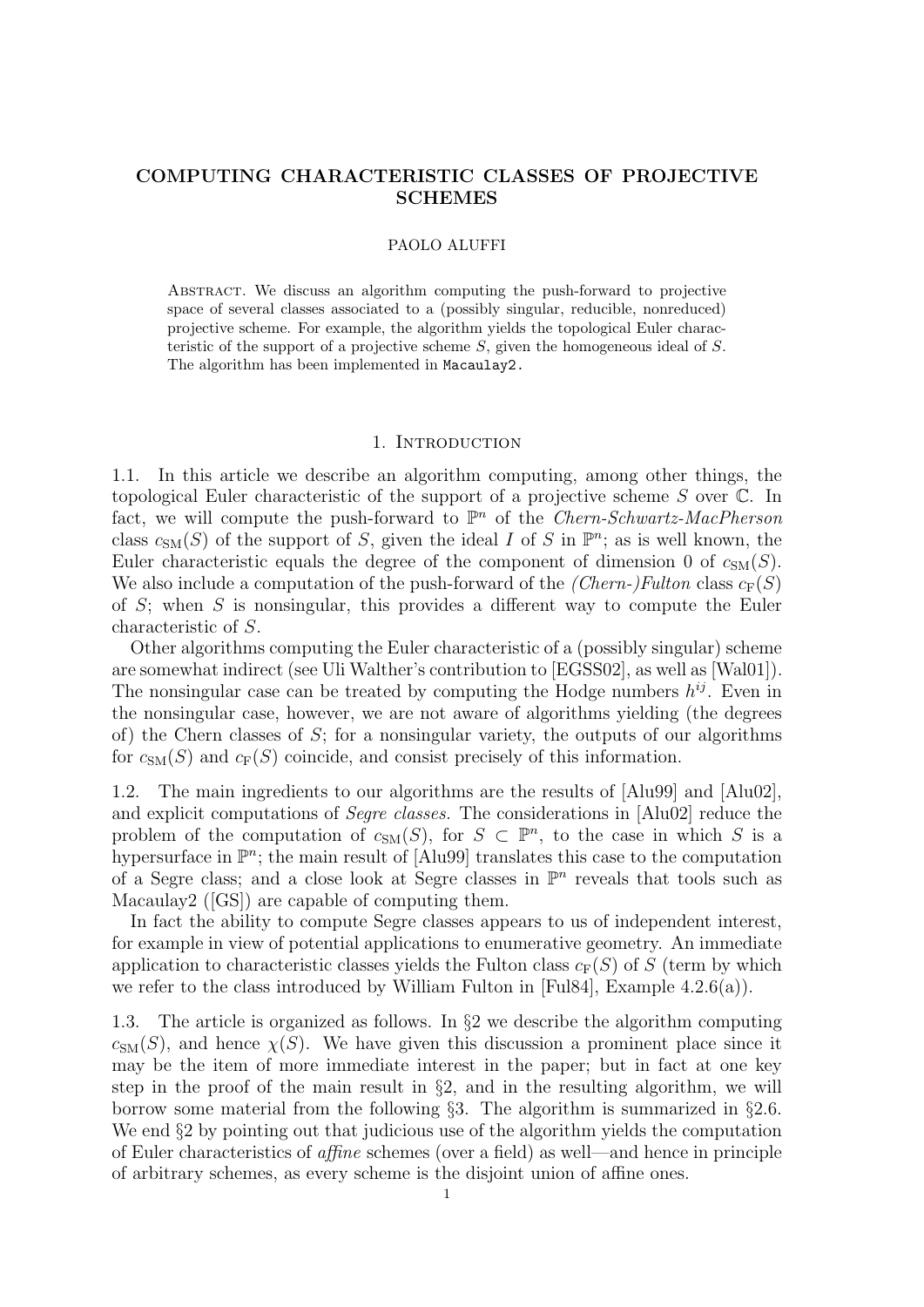#### 2 PAOLO ALUFFI

In §3 we discuss the problem of computing more general Segre classes. Serious applications are so far severely limited by technological constraints. However, one subproduct of the discussion in §3 is the algorithm giving Fulton class.

Several concrete examples are given in §4. Among these, we mention the computation of Milnor classes of a projective scheme, as these have been the subject of rather intense work in recent years. Briefly, the Milnor class measures the difference between Chern-Schwartz-MacPherson and Fulton classes of a singular variety. For complete intersections, Shoji Yokura ([Yok99a]) has identified the computation of these classes as a Verdier-Riemann-Roch type problem. The most general results obtained in this direction are in the recent [Sch02]; for surveys of work on Milnor classes, see [Yok99b] and [Bra00].

1.4. We have implemented the algorithms described in this paper in Macaulay2. Our code (and, we hope, future improvements) is available at

http://www.math.fsu.edu/~aluffi/CSM/CSM.html

In any case, the reader should have no difficulties translating the discussion presented in this paper into working routines in Macaulay2 or other commutative algebra/algebraic geometry symbolic packages.

Acknowledgments. I thank the Max-Planck-Institut für Mathematik in Bonn, Germany, for the hospitality and support, and Florida State University for granting a sabbatical leave in 2001-2.

### 2. Chern-Schwartz-MacPherson classes and the Euler characteristic

2.1. Throughout the paper,  $i : S \hookrightarrow \mathbb{P}^n = \mathbb{P}^n_k$  will denote a closed embedding; in this section k will be a field of characteristic 0. We will let  $I = k[z_0, \ldots, z_n]$  be a homogeneous ideal defining S.

The output of our computations will be classes in the Chow group of  $\mathbb{P}^n$ . Denoting by H the hyperplane class, this is  $\mathbb{Z}[H]/(H^{n+1})$ : classes in  $\mathbb{P}^n$  will be written as polynomials of degree  $\leq n$  in H, with integer coefficients:

$$
a_0 + a_1H + \cdots + a_nH^n
$$

.

The *degree* of a class, denoted  $\int$ , will be the coefficient of  $H^n$  in such an expression.

2.2. If S is a nonsingular variety, we may consider its (total, homology) Chern class  $c(TS) \cap [S]$ , where TS denotes the tangent bundle of S. This bundle is not available if S is singular; however, Chern-Schwartz-MacPherson classes provide a notion agreeing with  $c(TS) \cap [S]$  when S is nonsingular, and defined even if S is singular. Further, these classes satisfy a clever functorial prescription, which we quickly summarize.

Denote by  $c_{\text{SM}}(S)$  the Chern-Schwartz-MacPherson class of S, and extend this definition to constructible functions by setting

$$
c_{\rm SM}(\sum_{V \subset S} m_V 1\!\!1_V) = \sum_V m_V c_{\rm SM}(V) .
$$

Here the sum is finite, V are closed subvarieties of S,  $m_V \in \mathbb{Z}$ , and  $\mathbb{1}_V$  denotes the function that is 1 along  $V$  and 0 outside of  $V$ . This defines a homomorphism of abelian groups  $\mathcal{C}(S) \to \mathcal{A}(S)$  for every S, where C, A denote respectively the functor of constructible functions (with push-forward defined by Euler characteristic of fibers) and the Chow group functor. But in fact

$$
c_{\rm SM}:\mathcal{C}\leadsto\mathcal{A}
$$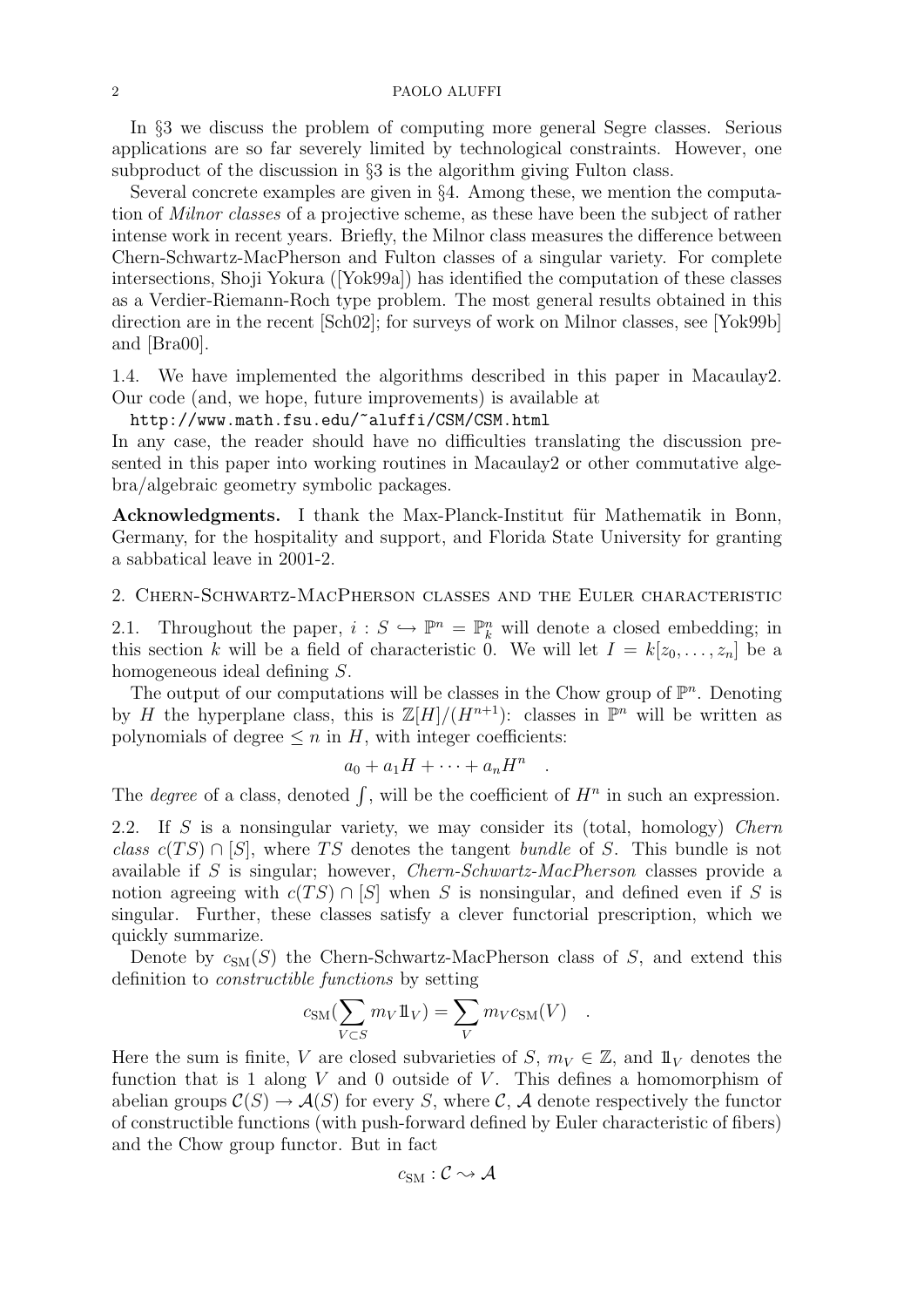defines a natural transformation: this was proved by Robert MacPherson in the article where the classes are introduced. For MacPherson's construction of  $c_{SM}$ , and for more information, we address the reader to the original [Mac74], or to [Ken90] (extending the theory to arbitrary algebraically closed field of characteristic 0); and to [Bra00] for a comparison with the different approach of Marie-Hélène Schwartz, in fact predating MacPherson's work. Regardless of the approach, at the moment the theory of Chern-Schwartz-MacPherson classes has only been studied in characteristic 0, and this is why we assume that our ground field is of characteristic 0 in this section.

2.3. In fact, the theory is usually only applied to *reduced* schemes. More generally, we take  $c_{SM}(S)$  to be the Chern-Schwartz-MacPherson class of the support  $S_{red}$  of S. As a very particular case of the functoriality of Chern-Schwartz-MacPherson classes, consider the constant map on a proper scheme S,

 $\kappa : S \longrightarrow \text{point}$ .

Then the covariance of  $c_{\text{SM}}$  for  $\kappa$  amounts to

$$
\kappa_* c_{\rm SM}(S) = c_{\rm SM}(\kappa_* 1 \, \text{I}_S) = c_{\rm SM}(\chi(S_{\rm red}) 1 \, \text{point}) = \chi(S_{\rm red}) [\text{point}] \quad ,
$$

and in particular

$$
\int c_{\rm SM}(S) = \chi(S_{\rm red}) .
$$

With S projective, and  $i : S \to \mathbb{P}^n$  a closed embedding, this says that

$$
\chi(S_{\text{red}}) = \int i_* c_{\text{SM}}(S) \quad :
$$

that is, the topological Euler characteristic of the support of  $S$  equals the coefficient of  $H^n$  in

$$
i_*c_{\text{SM}}(S) = c_0 + c_1H + \dots + c_nH^n
$$

.

Computing this class is our main goal.

We note in passing that the computations we will describe can all be performed over any field over which  $S$  is defined. Thus, a tool such as Macaulay2 will be able to compute the topological Euler characteristic of a scheme  $S \subset \mathbb{P}_{\mathbb{C}}^n$  by working over  $\mathbb Q$  (for example), so long as S is in fact defined over  $\mathbb Q$ .

2.4. We will now describe a procedure computing  $i_*c_{SM}(S)$ , given a homogeneous ideal

$$
I=(F_1,\ldots,F_r)
$$

defining  $S$  in  $\mathbb{P}^n$ . Write

$$
S = X_1 \cap \dots \cap X_r
$$

where  $X_i$  is the hypersurface defined by  $F_i$ . A very particular case of the functorial set-up recalled above implies that Chern-Schwartz-MacPherson classes satisfy an 'inclusion-exclusion' principle: for example, if  $r = 2$  then

$$
i_*c_{\rm SM}(S) = i_*c_{\rm SM}(X_1) + i_*c_{\rm SM}(X_2) - i_*c_{\rm SM}(X_1 \cup X_2) .
$$

Indeed, this principle holds for the characteristic functions:

$$
1\!\!1_S = 1\!\!1_{X_1} + 1\!\!1_{X_2} - 1\!\!1_{X_1 \cup X_2} ,
$$

and the corresponding formula for Chern-Schwartz-MacPherson classes follows by applying the natural transformation  $c_{SM}$  to this identity. The upshot of this remark is that in order to compute  $i_{*}c_{SM}(S)$  it suffices to compute  $i_{*}c_{SM}(X)$  for X ranging over the unions  $X_{i_1} \cup \cdots \cup X_{i_s}$ ,  $1 \leq s \leq r$ . In other words, the problem of computing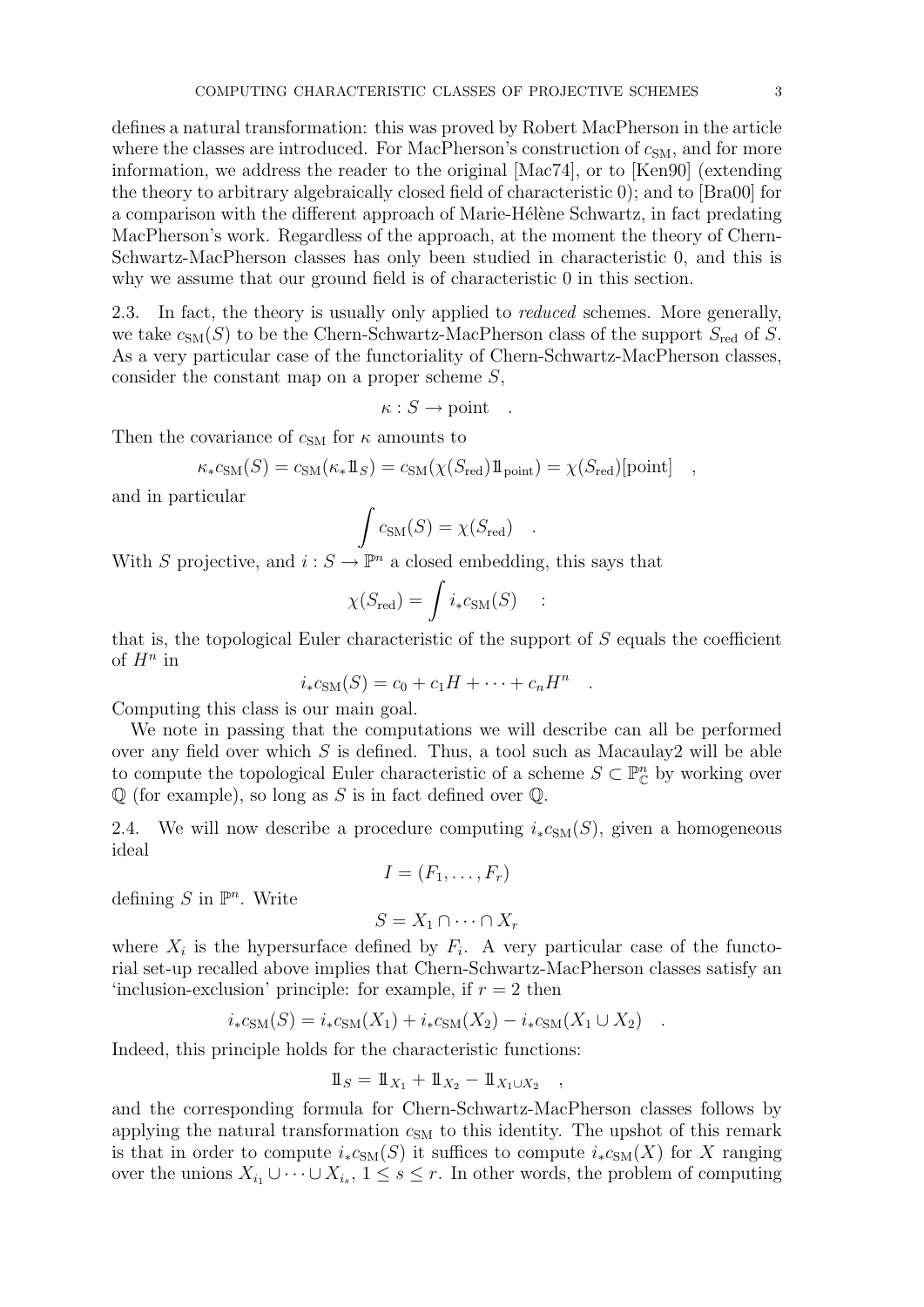#### 4 PAOLO ALUFFI

 $i_{*}c_{\text{SM}}(S)$  is readily reduced to the computation of  $i_{*}c_{\text{SM}}(X)$  for X a hypersurface in  $\mathbb{P}^n$ . Other consequences of this observation are examined in [Alu02].

A further reduction brings the problem closer to computational tools: if  $X$  is a hypersurface in a nonsingular variety, the main result of [Alu99] expresses  $c_{SM}(X)$  in terms of the Segre class of the singularity subscheme of X. Here we only need the form taken by this result when the ambient nonsingular variety is projective space; we reproduce this result in the next subsection.

2.5. Let  $X \subset \mathbb{P}^n$  be a hypersurface, with homogeneous ideal  $(F) \subset k[z_0, \ldots, z_n]$ . Consider the rational map

$$
\mathbb{P}^n \dashrightarrow \mathbb{P}^N = \mathbb{P}^n
$$

defined by

$$
p \mapsto \left(\frac{\partial F}{\partial z_0}\Big|_p : \cdots : \frac{\partial F}{\partial z_n}\Big|_p\right) \quad .
$$

We let  $\Gamma$  be the (closure of the) graph of this map. Viewing  $\mathbb{P}^n \times \mathbb{P}^N$  as a  $\mathbb{P}^N$ -bundle over  $\mathbb{P}^n$ , we are interested in what we will call the *shadow* of the class of  $\Gamma$ : that is, the class in  $\mathbb{P}^n$  corresponding to the class of  $\Gamma$  via the structure theorem for the Chow group of projective bundles ([Ful84], §3.3). Letting  $K$  be the pull-back of the hyperplane class from  $\mathbb{P}^N$ , this is simply the class

$$
G = g_0 + g_1 H + \dots + g_n H^n
$$

in  $A_*\mathbb{P}^n$ , where  $g_i$  is the degree of the image in  $\mathbb{P}^n$  of  $K^i \cdot [\Gamma]$ .

Theorem 2.1. With the notations introduced above,

$$
i_{*}c_{\text{SM}}(X) = (1+H)^{n+1} - \sum_{j=0}^{n} g_j (-H)^j (1+H)^{n-j}
$$

.

Proof. By Theorem I.4 in [Alu99],

$$
i_*c_{\text{SM}}(X) = c(T\mathbb{P}^n) \cap i_* \left( s(X, \mathbb{P}^n) + c(O(X))^{-1} \cap (s(Y, \mathbb{P}^n)^{\vee} \otimes O(X)) \right)
$$

where Y denotes the singularity subscheme of  $X$ ; this is the scheme defined by the vanishing of the partials of F. By Proposition 3.1 in the next section,  $i_*s(Y,\mathbb{P}^n)$  can be recovered from the class  $G = g_0 + g_1 H + \cdots + g_n H^n$ :

$$
i_*s(Y,\mathbb{P}^n) = 1 - c(\mathcal{O}(dH))^{-1} \cap (G \otimes \mathcal{O}(dH)) ,
$$

where  $d = \deg X - 1$  (so  $\mathcal{O}(X) = \mathcal{O}((d+1)H)$ ).

The manipulations massaging this formula into the one given in the statement are streamlined by using Proposition 1 in [Alu94]:

$$
i_*s(Y, \mathbb{P}^n)^{\vee} = 1 - c(\mathcal{O}(-dH))^{-1} \cap (G^{\vee} \otimes \mathcal{O}(-dH))
$$

$$
i_*s(Y, \mathbb{P}^n)^{\vee} \otimes \mathcal{O}(X) = 1 - \frac{c(\mathcal{O}(X))}{c(\mathcal{O}(H))} \cap (G^{\vee} \otimes \mathcal{O}(H))
$$

$$
c(\mathcal{O}(X))^{-1} \cap (i_*s(Y, \mathbb{P}^n)^{\vee} \otimes \mathcal{O}(X)) = c(\mathcal{O}(X))^{-1} - c(\mathcal{O}(H))^{-1} (G^{\vee} \otimes \mathcal{O}(H)) ,
$$

and hence

$$
i_*c_{\text{SM}}(X) = (1+H)^{n+1} \left( c(\mathcal{O}(X))^{-1} \cap [X] + c(\mathcal{O}(X))^{-1} - c(\mathcal{O}(H))^{-1} (G^{\vee} \otimes \mathcal{O}(H)) \right)
$$
  
=  $(1+H)^{n+1} - (1+H)^n (G^{\vee} \otimes \mathcal{O}(H))$ 

which translates into the formula given in the statement.  $\Box$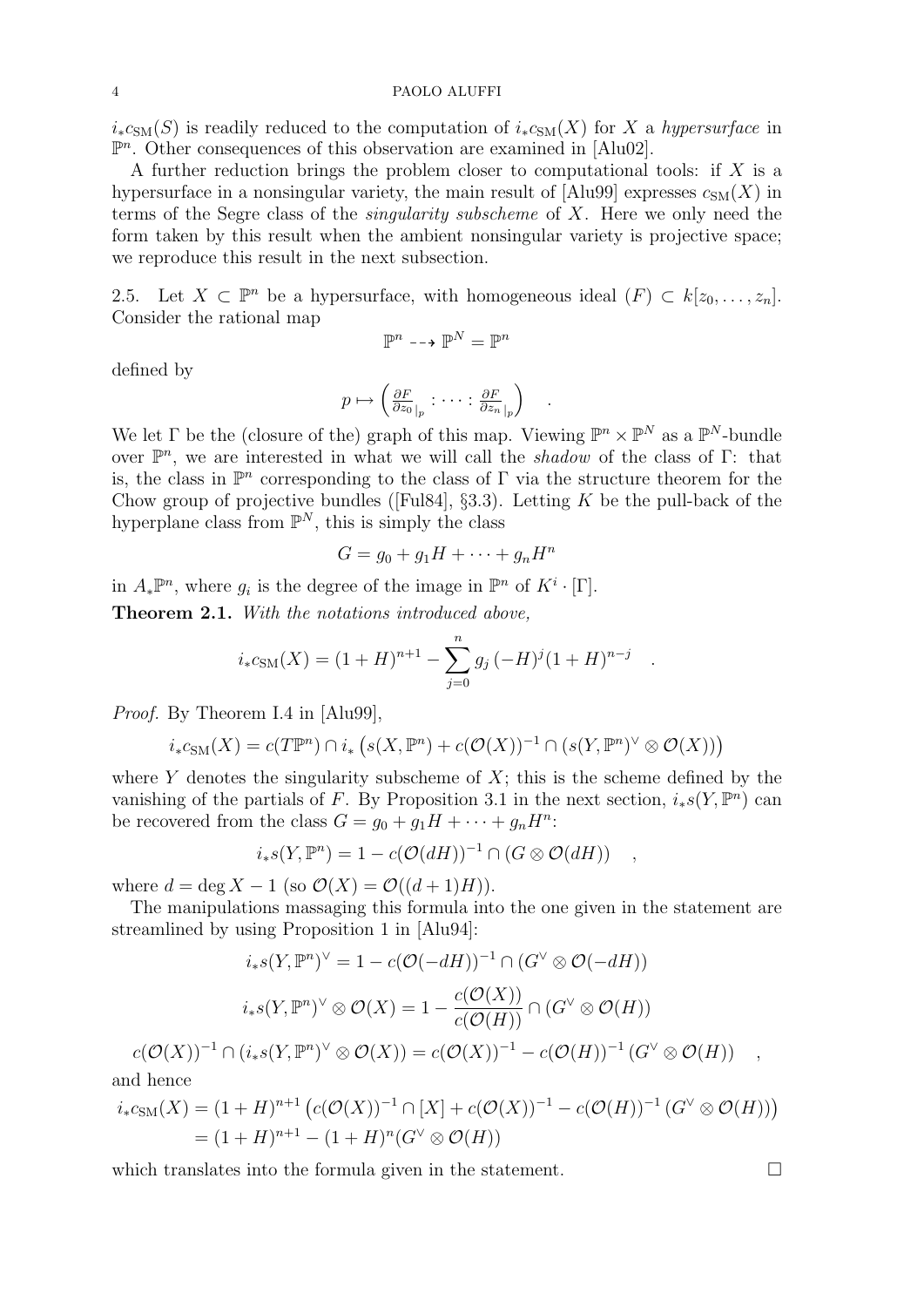2.6. Therefore, up to the bookkeeping of inclusion-exclusion and to trivial algebraic manipulations, the problem of computing  $i_{*}c_{SM}(S)$  is reduced by Theorem 2.1 to the computation of the shadow G of the graph  $\Gamma$  of a rational map. This is the key ingredient, and since it yields more generally the Segre class of any closed subscheme of  $\mathbb{P}^n$  we discuss it separately, in §3.

Summarizing: given the ideal  $I = (F_1, \ldots, F_r)$  of S, an algorithm computing  $i_*c_{\text{SM}}(S)$  will

- list all products  $F = \prod_{i_1 < \dots < i_s} F_{i_1} \cdot \dots \cdot F_{i_s};$
- for each such F, compute the jacobian ideal  $J = (\frac{\partial F}{\partial z_0}, \dots, \frac{\partial F}{\partial z_n})$  $\frac{\partial F}{\partial z_n}$ , and apply the procedure described in  $\S 3$  in order to compute the corresponding class  $G$ ;
- apply Theorem 2.1 to this class, and obtain  $i_*c_{SM}(X)$  for the hypersurface X corresponding to  $F$ ;
- apply inclusion-exclusion to reconstruct  $i_*c_{SM}(S)$ .

The coefficient of  $H^n$  in  $i_*c_{SM}(S)$  gives the Euler characteristic of the support of S.

2.7. If r is the number of generators of the ideal of  $S$ , one 'shadow' computation is required for each of the  $2<sup>r</sup> - 1$  hypersurfaces invoked by inclusion-exclusion. This causes an exponential slow-down of the procedure as the codimension of S increases.

It is somewhat amusing that the result of the computation, that is,  $i_*c_{\text{SM}}(S)$ , only depends on the support of  $S$ , even if in no place does the algorithm explicitly compute the support of  $S$ , or of the hypersurfaces  $X$  considered at intermediate stages. In fact, introducing intermediate computations of supports may speed up the algorithm: any procedure 'simplifying' the input  $I$ —in the sense of reducing the number and degree of the generators, without altering the radical of I—should lead to an increase in the efficiency of the procedure.

2.8. The procedure is easily adapted to the computation of the Euler characteristic of (the support of) a closed subscheme  $S$  of affine space  $\mathbb{A}^n$ , given its defining ideal. This can be done in several ways: for example, one may homogenize the ideal of S, obtaining the closure  $\overline{S} \subset \mathbb{P}^n$ ; then multiply this ideal by the equation of the hyperplane L at infinity, obtaining the union  $\overline{S} \cup L \subset \mathbb{P}^n$ ; and then compute

$$
\chi(S) = \chi(\overline{S} \cup L) - n \quad .
$$

As an alternative, one may intersect with the hyperplane at infinity, obtaining a 'limit' subscheme  $S \subset \mathbb{P}^{n-1}$ ; and then

$$
\chi(S) = \chi(\overline{S}) - \chi(\underline{S}) .
$$

This approach appears to be much faster in practice.

# 3. COMPUTING SEGRE CLASSES OF SUBSCHEMES OF  $\mathbb{P}^n$

3.1. We can now lift the restriction on the characteristic of the ground field  $k$ , as they are irrelevant for the considerations in this section. Again we let  $i : S \hookrightarrow \mathbb{P}^n$  be a closed embedding of a scheme S in projective space  $\mathbb{P}^n = \mathbb{P}_k^n$ ; our goal is to give an explicit procedure computing the push-forward

$$
i_*s(S,\mathbb{P}^n) \in A_*\mathbb{P}^n
$$

of the Segre class  $s(S, \mathbb{P}^n)$  of S in  $\mathbb{P}^n$ . By Proposition 3.1 this will be reduced to the computation of a 'shadow', as has been the case in §2; we will then discuss the computation of shadows, in §3.5 and ff.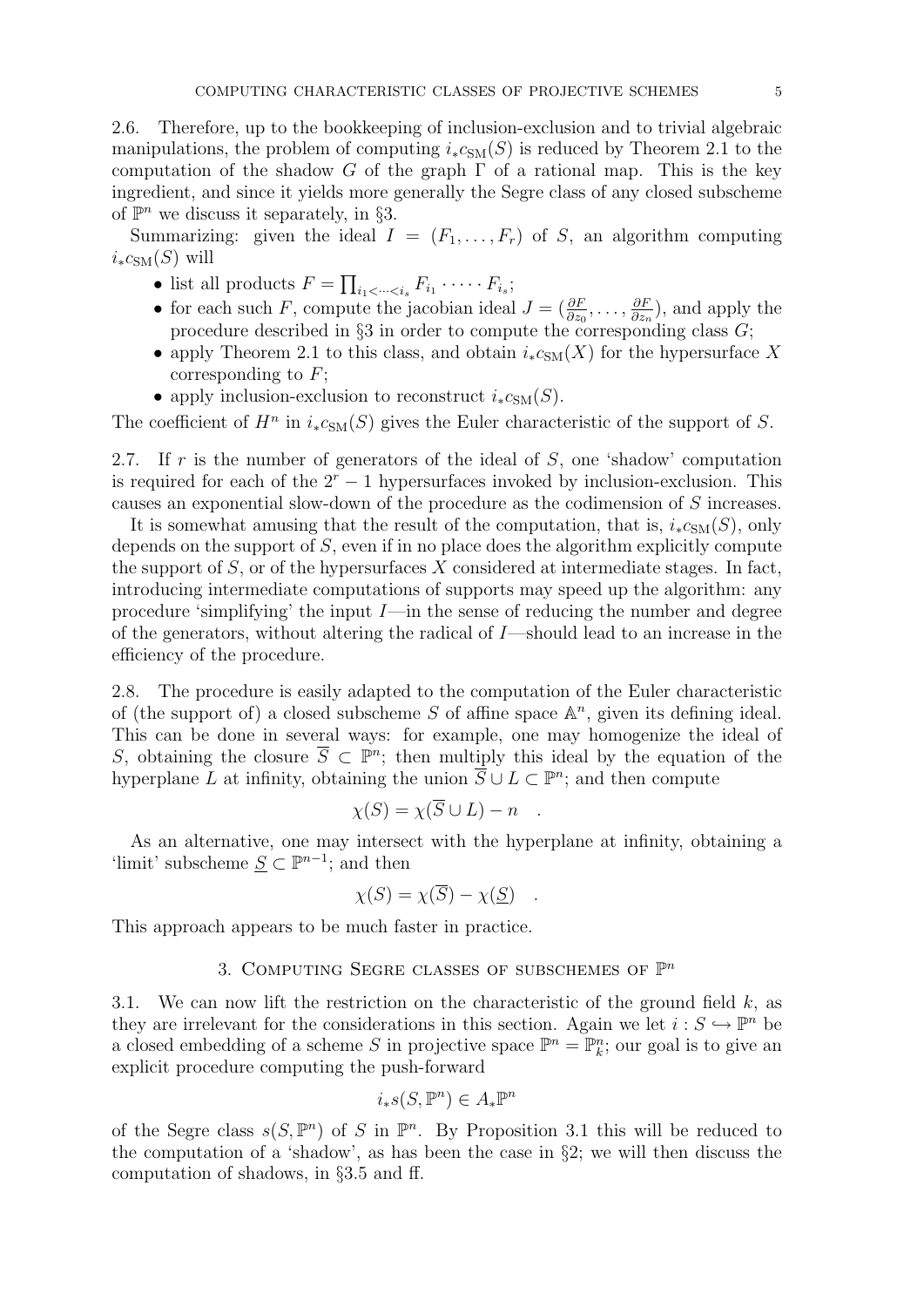3.2. Let  $I = (f_0, \ldots, f_N) \subset k[z_0, \ldots, z_n]$  be a homogeneous ideal defining S. We may and will assume that the generators  $f_i$  are all of the same degree r; in other words, we write S as the zero-scheme of a section of  $\mathcal{O}(rH)^{\oplus (N+1)}$ :

$$
(f_0,\ldots,f_N):{\mathbb P}^n\to {\mathcal O}(rH)^{\oplus (N+1)}
$$

.

,

.

Projectivizing, we get a rational map

$$
\mathbb{P}^n \dashrightarrow \mathbb{P}^N
$$

and we let

$$
\Gamma_I\subset\mathbb{P}^n\times\mathbb{P}^N
$$

denote the (closure of the) graph of this map. Denote by  $K$  the pull-back of the hyperplane class from the  $\mathbb{P}^{\tilde{N}}$  factor, and by  $\pi$  the projection  $\Gamma_I \to \mathbb{P}^n$ . The shadow of  $\Gamma_I$  is the class

$$
G = g_0 + g_1 H + \dots + g_n H^n \in A_* \mathbb{P}^n
$$

where  $g_i$  is the degree of  $\pi_*(K^i \cdot [\Gamma_I]).$ 

3.3. Now we can state and prove the simple result used in the proof of Theorem 2.1. The statement, as that proof, uses the notations from [Alu99].

Proposition 3.1. With notations as above,

$$
i_*s(S,\mathbb{P}^n) = 1 - c(\mathcal{O}(rH))^{-1} \cap (G \otimes \mathcal{O}(rH)) \quad .
$$

*Proof.* By construction, the graph  $\Gamma_I$  is isomorphic to the blow-up of  $\mathbb{P}^n$  along S, and the class of the exceptional divisor E on  $\Gamma_I$  equals the restriction of  $c_1(\mathcal{O}(-1))$ from  $\mathbb{P}(\mathcal{O}(rH)^{\oplus (N+1)}) \cong \mathbb{P}^N$ . Chasing this identification, we see that the class of E is  $rH - K$ . Hence using [Ful84], Corollary 4.2.2:

$$
s(S,\mathbb{P}^n)=\pi_*\frac{[E]}{1+E}=\pi_*\frac{[rH-K]}{1+rH-K}
$$

Pushing forward to  $\mathbb{P}^n$ , this can be manipulated as follows:

$$
\pi_* \frac{[rH - K]}{1 + rH - K} = \pi_* \left( [\Gamma_I] - \frac{1}{1 + rH - K} \cdot [\Gamma_I] \right)
$$
  
=  $1 - \pi_* \left( \frac{1}{1 + rH} \cdot \frac{1 + rH}{1 + rH - K} \cdot [\Gamma_I] \right)$   
=  $1 - c(\mathcal{O}(rH))^{-1} \cap \pi_* \left( \left( \frac{1}{1 - K} \cdot [\Gamma_I] \right) \otimes \mathcal{O}(rH) \right)$   
=  $1 - c(\mathcal{O}(rH))^{-1} \cap (G \otimes \mathcal{O}(rH))$ 

as claimed.  $\Box$ 

3.4. The upshot of Theorem 2.1 and Proposition 3.1 is that we can compute Chern-Schwartz-MacPherson classes and Segre classes (and hence Fulton classes) if we can extract the integers  $g_i$  giving the coefficients of the class G determined by a graph  $\Gamma_I$ . That is, we must be able to

- obtain  $\Gamma$ <sub>*I*</sub> explicitly;
- intersect  $\Gamma$ <sub>I</sub> with general hyperplanes;
- project the intersections down to  $\mathbb{P}^n$ ;

and compute the degree of these projections.

Each of these steps is easily implemented in any of the standard symbolic computations packages; we briefly discuss this in the following subsections.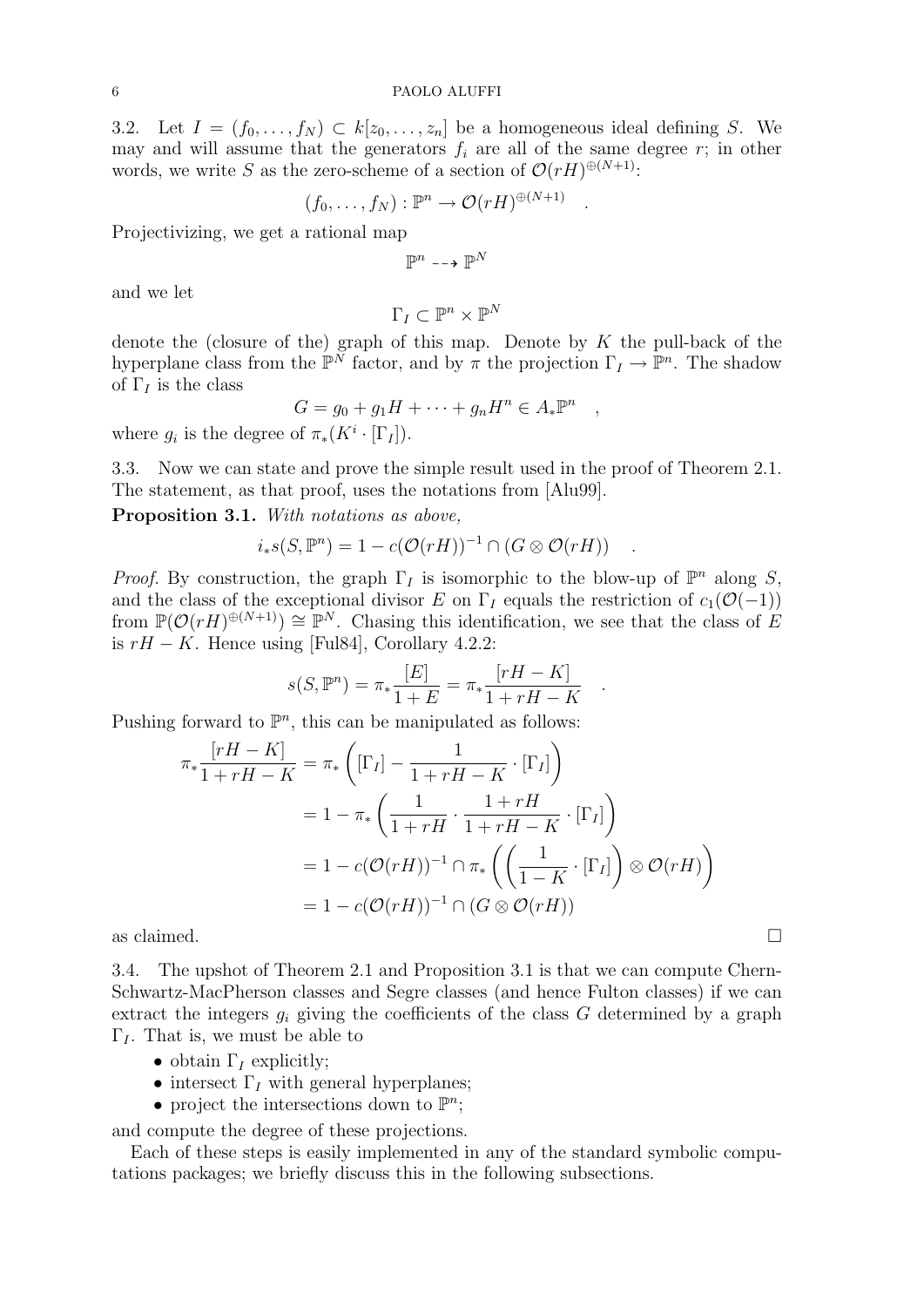3.5. Obtaining  $\Gamma_I$  explicitly. A bihomogeneous ideal for the graph  $\Gamma_I$  can be given in the ring

$$
k[t_0,\ldots,t_N,z_0,\ldots,z_n]
$$

by the following trick (going back at least as far as [Mic64], proof of Lemma 1): adjoin an auxiliary variable u to the ring, and consider the ideal

$$
J=(t_0-uf_0,\ldots,t_N-uf_N)
$$

in the extended ring. Then the ideal for  $\Gamma_I$  is the contraction

$$
J_0 := J \cap k[t_0, \ldots, t_N, z_0, \ldots, z_n] \quad .
$$

Indeed, J is the kernel of the homomorphism

$$
k[u, t_0, \ldots, t_N, z_0, \ldots, z_n] \to k[u, z_0, \ldots, z_n]
$$

obtained by mapping  $t_i$  to  $uf_i$ ; a polynomial  $P \in k[t_0, \ldots, t_N, z_0, \ldots, z_n]$  maps to 0 by this map if and only if P vanishes whenever  $(t_0 : \cdots : t_N) = (f_0 : \cdots : f_N)$ .

The ideal  $J_0$  of  $\Gamma_I$  can thus be obtained by standard elimination theory: choose a monomial order so that u precedes the other variables; compute a Gröbner basis for  $J$ ; and eliminate u to obtain the intersection of J with the ring  $k[t_0, \ldots, t_N, z_0, \ldots, z_n]$ .

Needless to say, this operation is rather computationally expensive. Of course, any other algorithm computing the Rees algebra of  $I$  can be employed here; the topic is treated extensively in [Vas98], §7.2.

3.6. Intersecting  $\Gamma_I$  with general hyperplanes. Programs such as Macaulay2 include the option of producing 'random' elements of given degree in a ring; for  $i = 1, \ldots, n$  we can inductively set

$$
J_i := \mathrm{saturate}(J_{i-1}+(\ell_i),(t_0,\ldots,t_N)) \quad ,
$$

where  $\ell_i = \ell_i(t_0, \ldots, t_N)$  is a random linear polynomial in  $k[t_0, \ldots, t_N]$ , and the saturation is necessary to remove possible components in the intersection supported on the irrelevant ideal, see below.

Of course we have to take care that random is sufficiently random. For the purposes of this computation, a hyperplane is general if it does not contain any component of the object it is intersecting, that is, if it is not contained in any of the associated primes of the corresponding ideal. This can be explicitly checked, for example by making sure that the dimension decreases upon intersecting with the hyperplane. Thus the ideals  $J_i$  can be obtained as above, by producing enough random  $\ell_i$  until a general one is found.

As for the saturation, the manipulation of the ideals in  $k[t_0, \ldots, t_N, z_0, \ldots, z_n]$ amounts to working in  $\mathbb{A}^{n+1} \times \mathbb{A}^{N+1}$ . Saturating with respect to the irrelevant ideal  $(t_0, \ldots, t_N)$  guarantees that there is a bijection between the components of the subscheme defined by  $J_i$  in  $\mathbb{A}^{n+1} \times \mathbb{A}^{N+1}$  and those (about which we are interested) in  $\mathbb{A}^{n+1} \times \mathbb{P}^N$ .

Example 3.2. Here is an example showing that extra components may indeed appear. Consider  $I = (z_0, z_1)$  in  $k[z_0, z_1]$ . Then, with notations as above,

$$
J_0 = (z_0 t_1 - z_1 t_0) \quad .
$$

Intersecting by  $t_0$  does decrease the dimension (so that  $t_0$  is general in the above sense), but creates a component supported on the irrelevant ideal:

$$
(z_0t_1 - z_1t_0) + (t_0) = (t_0, t_1) \cap (z_0, t_0) .
$$

Saturating with respect to  $(t_0, t_1)$  eliminates such spurious components.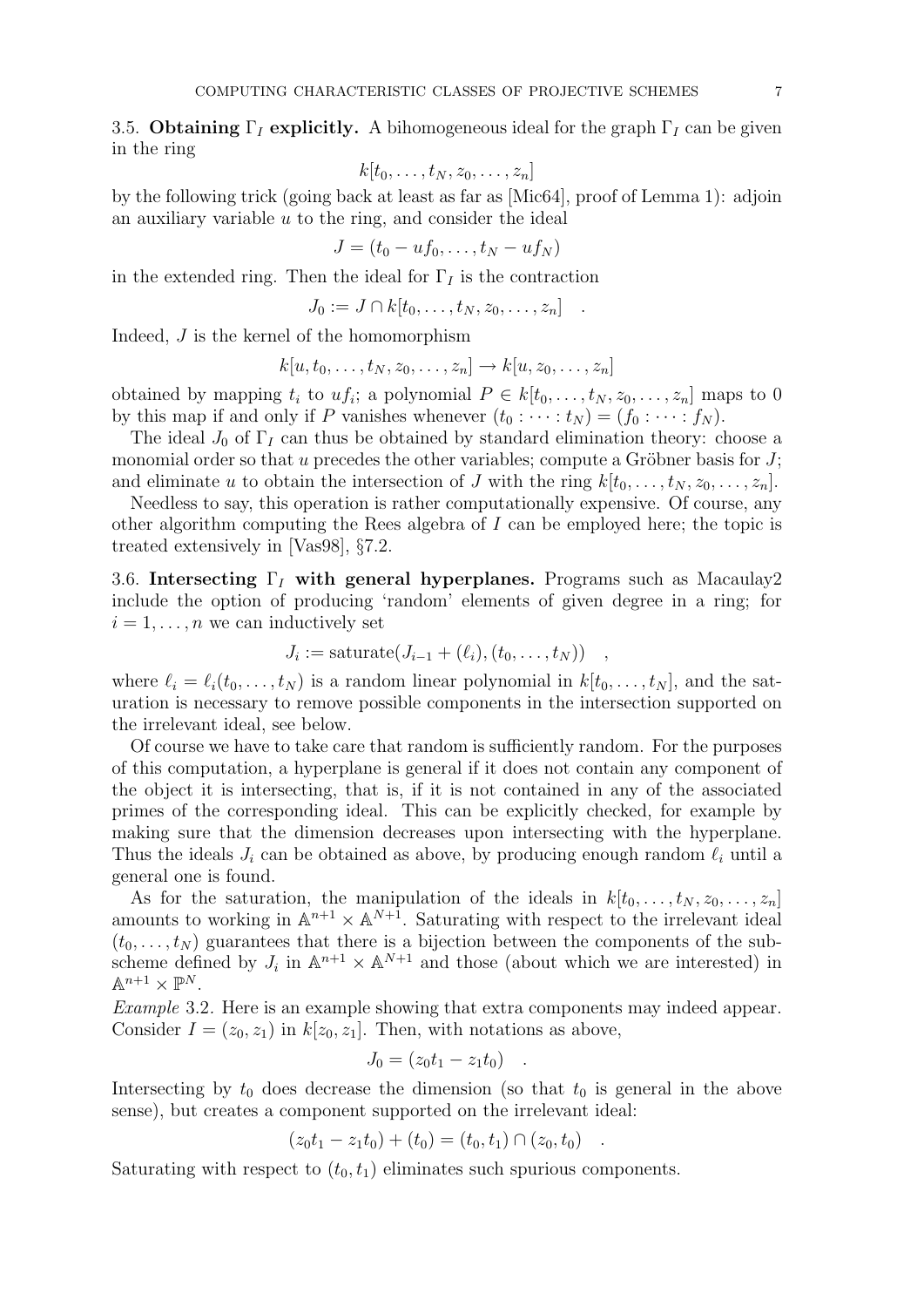3.7. Projecting down to  $\mathbb{P}^n$ . This is also done by elimination theory. Once  $J_i$  is obtained, we can ask for the Gröbner basis with respect to a monomial ordering in which  $t_0, \ldots, t_N$  precede  $z_0, \ldots, z_n$ , then eliminate  $t_0, \ldots, t_N$ . This computes

$$
J_i \cap k[z_0,\ldots,z_n] \quad ,
$$

that is, the homogeneous ideal in  $\mathbb{P}^n$  of the projection of the *i*-th linear section.

3.8. Programs such as Macaulay2 compute the degree of the scheme defined by a given homogeneous ideal without difficulty. Applying this to the ideal obtained in the previous step produces the list of integers

$$
g_0=1\,,\,g_1\,,\,\ldots\,,\,g_n
$$

needed in Theorem 2.1 and Proposition 3.1.

3.9. Every scheme S embeddable in a nonsingular variety M has an intrinsic Fulton class

$$
c_{\mathcal{F}}(S) = c(TM) \cap s(S, M)
$$

(see [Ful84], Example 4.2.6(a)). As  $i_*s(S,\mathbb{P}^n)$  is available via the procedure described above, so is

$$
i_*c_{\mathcal{F}}(S) = (1+H)^{n+1} \cdot i_*s(S, \mathbb{P}^n)
$$

for a projective scheme.

That  $c_F(S)$  is *intrinsic* means that it does not depend on the chosen embedding. For example, if  $S$  itself is nonsingular, then

$$
c_{\mathcal{F}}(S) = c(TS) \cap [S] ,
$$

and in particular

$$
\int i_*c_{\mathcal{F}}(S) = \int c(TS) \cap [S] = \chi(S)
$$

computes (over  $\mathbb{C}$ ) the Euler characteristic of S. It seems, however, that the computation of the Euler characteristic via  $h^{ij}$  would be much faster in this case.

Not much is known about  $c_F(S)$  in general, even regarding  $\int c_F(S)$  (cf. [Ful84], Example 4.2.6(b)). If S is a local complete intersection, then  $c_F(S)$  equals the class of the virtual tangent bundle of S. In this case, identifying the difference between  $c_F(S)$  and the functorial  $c_{SM}(S)$  has been identified by Yokura as a Verdier-type Riemann-Roch problem; cf. Example 4.7.

## 4. Examples

We won't reproduce here the Macaulay2 code implementing the above steps, as further details seem unnecessary, and our code is certainly much less than optimal. A documented copy of the code (and of future improvements) is available at

http://www.math.fsu.edu/~aluffi/CSM/CSM.html In the present version, loading the code (named  $CSM.m2$ ) produces several functions:

- segre
- cf
- csm
- euleraffine

with hopefully evident meaning. The first three items accept a homogeneous ideal in a polynomial ring as argument; euleraffine accepts a (not necessarily homogeneous) ideal in a polynomial ring.

The simple examples which follow are meant to illustrate the use of these functions.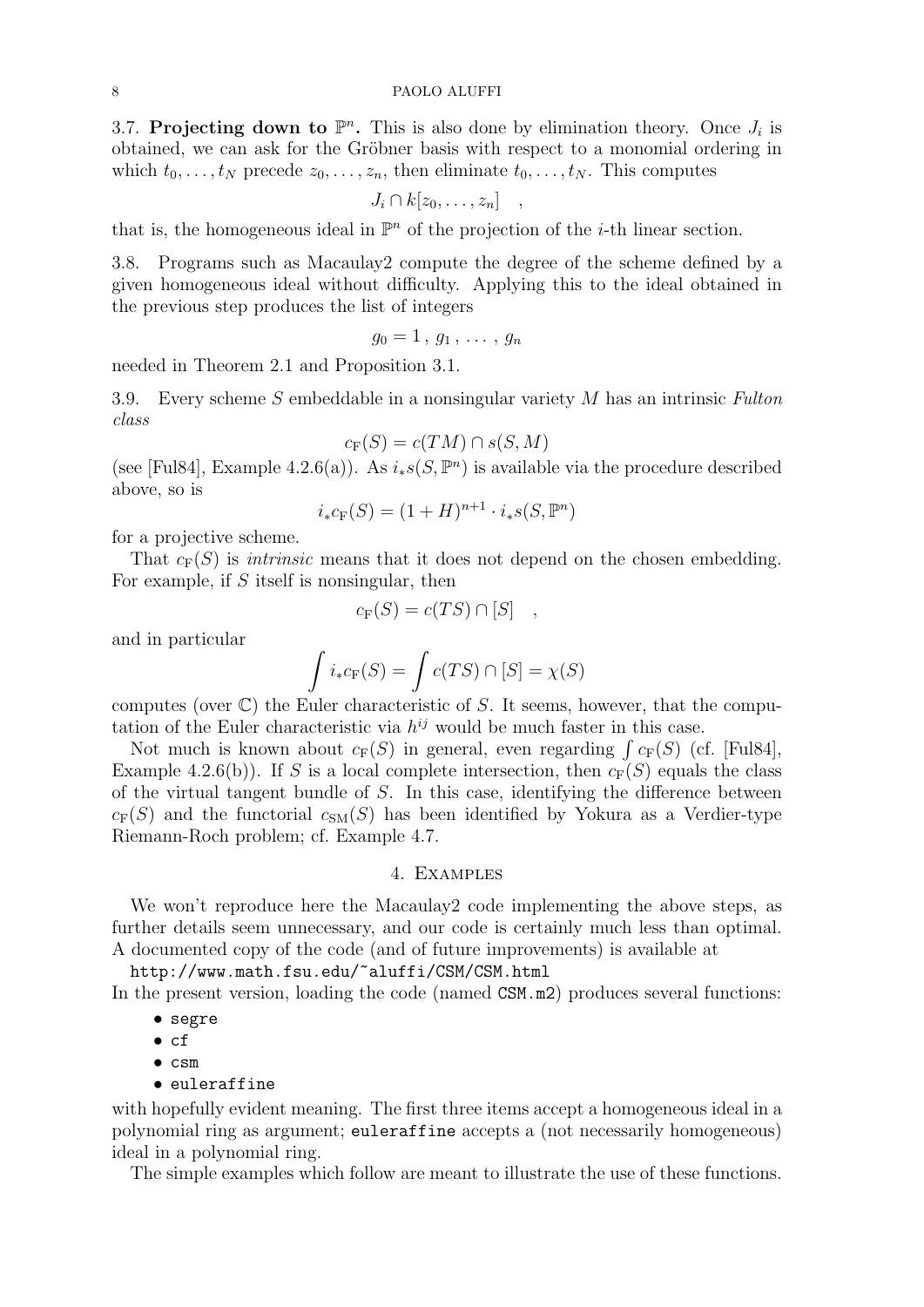```
Macaulay 2, version 0.9
--Copyright 1993-2001, D. R. Grayson and M. E. Stillman
--Singular-Factory 1.3b, copyright 1993-2001, G.-M. Greuel, et al.
--Singular-Libfac 0.3.2, copyright 1996-2001, M. Messollen
```
i1 : load "CSM.m2" --loaded CSM.m2

Most of the examples are chosen in projective spaces of dimension 2,3, and 4 over  $\mathbb{Q}$ :  $i2 : ringP2 = QQ[x, y, z]; ringP3 = QQ[x, y, z, w]; ringP4 = QQ[x, y, z, w, t];$ *Example* 4.1 (Three concurrent lines in  $\mathbb{P}^3$ ). The Segre class of the reduced scheme S supported on three general distinct lines through a point in  $\mathbb{P}^3$  is computed by

$$
i5: use ringP3; segre ideal(x*y, x*z, y*z)
$$

3 2 Segre class :  $-10H + 3H$ 

The output is written in the Chow ring of  $\mathbb{P}^3$ , where H denotes the hyperplane class; thus the result is

$$
i_*s(S, \mathbb{P}^3) = 3[\mathbb{P}^1] - 10[\mathbb{P}^0]
$$
.

The class changes if the lines become coplanar. For instance, consider the ideal  $(z, xy(x + y))$  (in order to compute the Segre class in this case, the routine modifies the ideal so that all generators have the same degree:

$$
(x^2z, y^2z, z^3, z^2w, xy(x+y)) ;
$$

this ideal defines the same scheme, so it yields the same Segre class).

i7 : segre ideal $(z, x*y*(x+y))$ 

3 2 Segre class :  $-12H + 3H$ 

Or we may argue that since three coplanar lines form a plane curve of degree 3, the Fulton class of S must equal the class for a nonsingular plane cubic; then use that Fulton classes are intrinsic (see §3.9) to compute the Segre class in  $\mathbb{P}^3$ . This gives the same result:

$$
\frac{3H^2}{(1+H)^4} = 3H^2 - 12H^3
$$

.

In order to compute directly the Fulton classes for these two examples:

i8 : CF ideal(x\*y,x\*z,y\*z) 3 2 Fulton class : 2H + 3H i9 : CF ideal(z,x\*y\*(x+y)) 2 Fulton class : 3H while the Chern-Schwartz-MacPherson classes are: i10 : CSM ideal(x\*y,x\*z,y\*z) 3 2

Chern-Schwartz-MacPherson class : 4H + 3H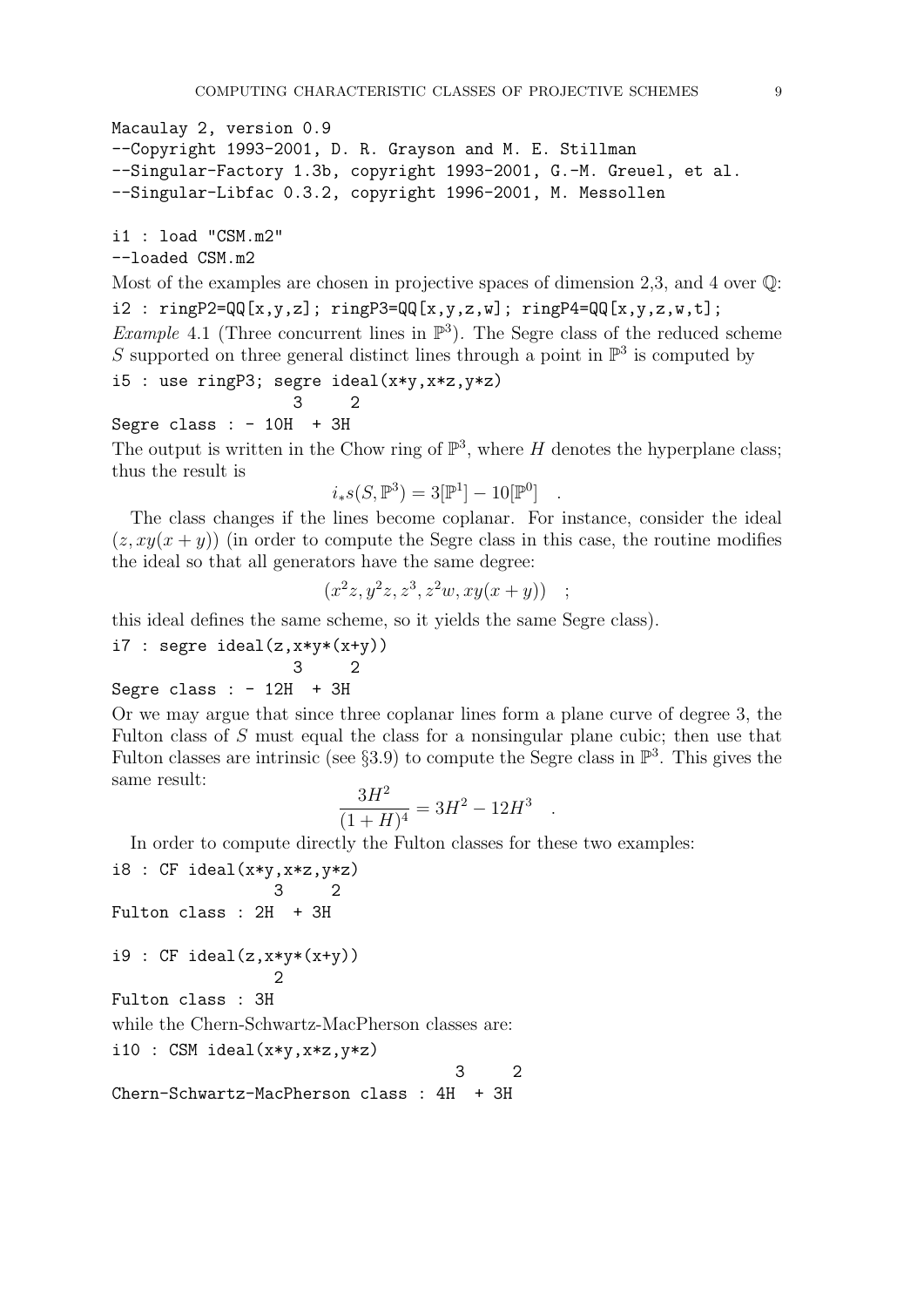# i11 : CSM ideal $(z, x*y*(x+y))$

3 2 Chern-Schwartz-MacPherson class : 4H + 3H

This example illustrates that Chern-Schwartz-MacPherson classes are, to some extent, 'combinatorial objects': unlike Fulton classes, they do not tell the difference between the two configurations.

Example 4.2 (plane cubics). However, Fulton classes cannot tell the difference between a nonsingular plane cubic and a singular one. We switch to dimension 2, which speeds up the computations somewhat; the Fulton classes for  $(x^3 + y^3 + z^3)$  and  $(xy(x + y))$ agree:

```
i12 : use ringP2; CF ideal(x^3+y^3+z^3); CF ideal(x*y*(x+y))
Fulton class : 3H
Fulton class : 3H
```
while the Chern-Schwartz-MacPherson classes for the same ideals differ:

i15 : CSM ideal(x<sup> $\text{3+y}$  $\text{3+z}$  $\text{3})$ ; CSM ideal(x\*y\*(x+y))</sup> Chern-Schwartz-MacPherson class : 3H  $\mathcal{D}$ Chern-Schwartz-MacPherson class : 4H + 3H

The Euler characteristic in the second case is computed to be 4, as it should. Taking the ideal  $(xy(x + y))$  in the *affine* plane gives a cone, so the Euler characteristic of the corresponding scheme in  $\mathbb{A}^2$  must be 1:

i17 : use  $QQ[x,y]$ ; euleraffine ideal( $x*y*(x+y)$ )

 $018 = 1$ 

while the Euler characteristic of the nonsingular affine cubic  $x^3 + y^3 = 1$  is  $-3$ : i19 : euleraffine ideal(x^3+y^3-1)

 $019 = -3$ 

*Example* 4.3 (A nonreduced example). Here are  $c_F$  and  $c_{SM}$  for a reduced pair of lines in  $\mathbb{P}^2$ :

```
i20 : use ringP2; CF ideal(x*y); CSM ideal(x*y)
                   \mathcal{D}Fulton class : 2H + 2H
```

```
2
```
Chern-Schwartz-MacPherson class : 3H + 2H

In  $\mathbb{P}^3$ , we can consider the ideal  $(xy, xz, yz, z^2) = (x, z)(y, z)$ : this defines a scheme supported on two concurrent lines, but with a nilpotent on the point of intersection. This can be checked with Macaulay2:

i23 : use ringP3; ass ideal( $x*y, x*z, y*z, z^2)$ 

 $o24 = \{ideal (z, x), ideal (z, y), ideal (z, y, x)\}$ 

o24 : List

And here are  $c_F$  and  $c_{SM}$ :

i25 : CF ideal(x\*y,x\*z,y\*z,z^2); CSM ideal(x\*y,x\*z,y\*z,z^2)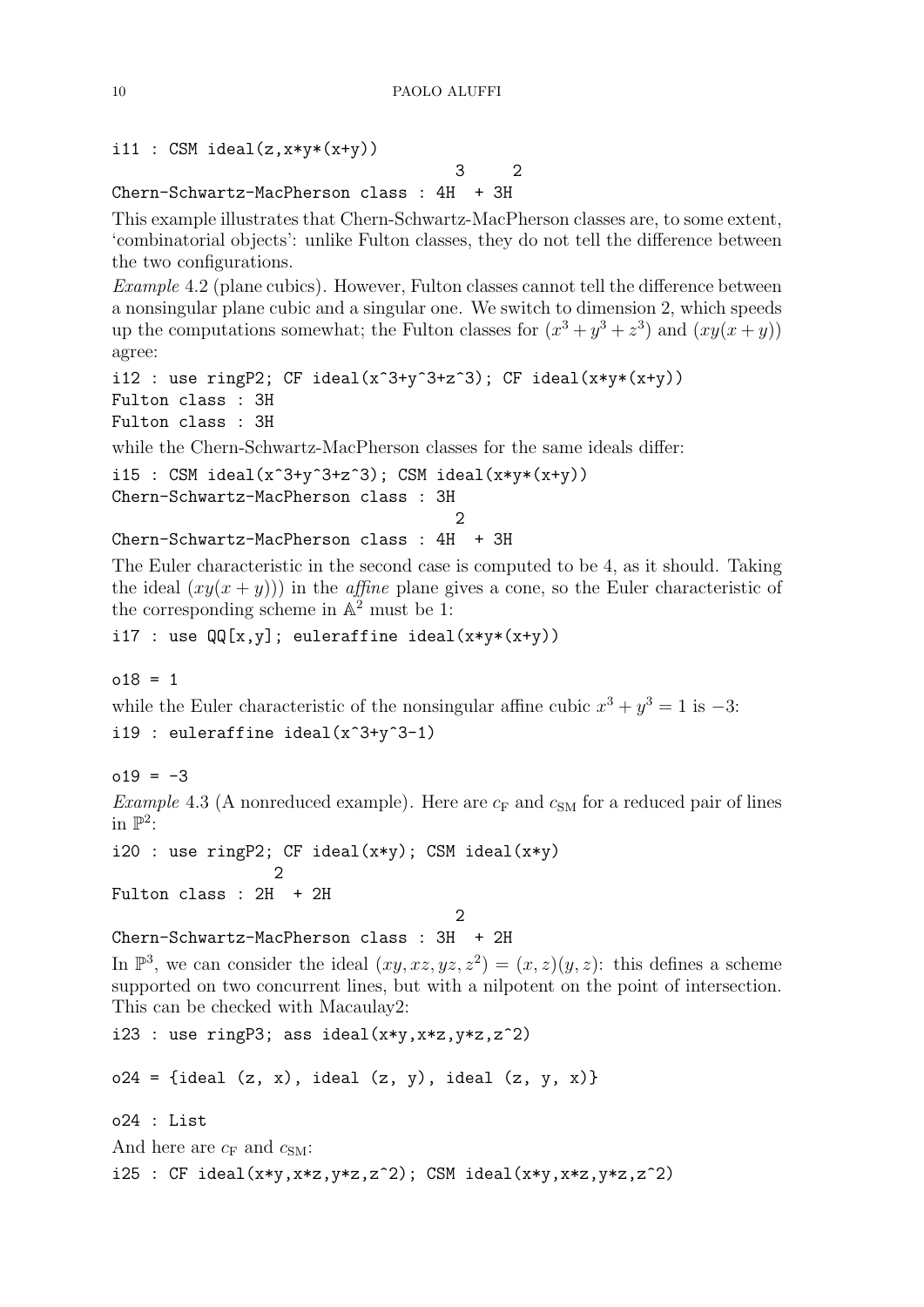3 2

3 2 Fulton class : 4H + 2H

Chern-Schwartz-MacPherson class : 3H + 2H

As should be expected,  $c_F$  detects the embedded component, while  $c_{SM}$  ignores it. Example 4.4 (Quintic threefold). Fulton and Chern-Schwartz-MacPherson classes agree for nonsingular varieties  $S$ , as they both give the total (homology) Chern class of the tangent bundle of S. Here is the computation for the Fermat quintic in  $\mathbb{P}^4$ : i27 : use ring P4; quintic=ideal( $x$ <sup>-5+y</sup> $5+x$ <sup>-5+w</sup> $5+x$ <sup>-5</sup>);

o28 : Ideal of ringP4

i29 : CF quintic; CSM quintic 4 3 Fulton class : - 200H + 50H + 5H 4 3

 $Chern-Schwartz-MacPherson \; class : -200H + 50H + 5H$ 

giving Euler characteristic=  $-200$ , as it should be. Computing the Euler characteristic of singular quintic threefolds is equally straightforward; here is a random example inspired by reading about elliptic Calabi-Yau threefolds:

i31 : CSM ideal(x^3\*t^2+x\*z^4+w^5-y^2\*t^3)

4 3

Chern-Schwartz-MacPherson class : 4H + 38H + 5H

that is, the hypersurface obtained by closing up  $y^2 = x^3 + z^4x + w^5$  in  $\mathbb{P}^4$  has Euler characteristic 4.

*Example* 4.5 (Discriminants). Identify  $\mathbb{P}^3$  with the space of triples of points in  $\mathbb{P}^1$ . The set of nonreduced triples forms a hypersurface of degree 4. Here is its Chern-Schwartz-MacPherson class:

i32 : use ringP3;

```
i33 : CSM ideal(-27*x^2*w^2+18*x*w*y*z+y^2*z^2-4*y^3*w-4*x*z^3)
                                  3 2
```
Chern-Schwartz-MacPherson class : 4H + 6H + 4H

This agrees with the computation in [Alu98]. In general, the Euler characteristic of the discriminant hypersurface for d-tuples is  $(d+1)$ .

Identifying  $\mathbb{P}^5$  with the space of plane conics, we have similarly a discriminant hypersurface parametrizing singular conics, that is, pairs of lines; explicitly, this can be realized as the determinant of a symmetric  $3 \times 3$  matrix. Its Chern-Schwartz-MacPherson class:

i34 : use  $QQ[x,y,z,w,t,u]$ ;

i35 : CSM ideal det matrix 
$$
\{\{x,y,z\},\{y,w,t\},\{z,t,u\}\}\
$$
  
5 4 3 2

Chern-Schwartz-MacPherson class : 6H + 12H + 14H + 9H + 3H

The Chern-Schwartz-MacPherson class of the discriminant of plane cubics is computed in [Alu98], Corollary 12; but that computation seems to be computationally out of reach of CSM.m2 at present.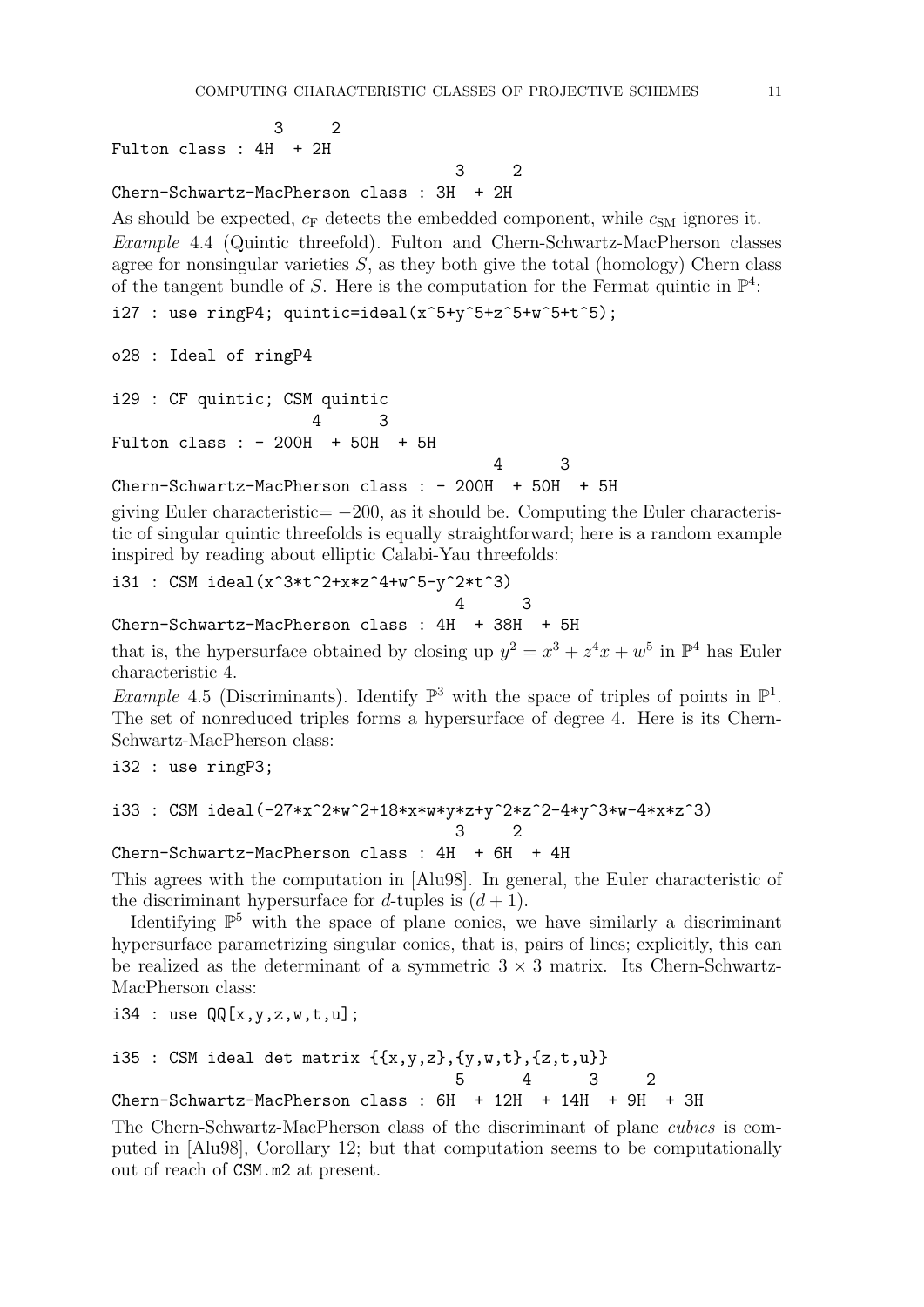Example 4.6 (d-tuples). A good source of examples of applications of Segre classes is enumerative geometry. As the procedure described in §3 computes the Segre class precisely by solving a number of enumerative problems, it is hardly surprising that the enumerative answers can be decoded back from the Segre class; the examples that follow illustrate this procedure.

The degree of the PGL(2)-orbit closure of a configuration of d points in  $\mathbb{P}^1$  (counting multiplicities) has been studied in [AF93]. For a configuration  $C$ , this degree computes the number (with multiplicities) of translates of  $C$  which contain three given general points; the 'predegree' of an orbit closure counts such translates according to automorphisms of the d-tuple. In order to use a Segre class to compute this predegree, one can parametrize translates of a fixed C by the  $\mathbb{P}^3$  of  $2 \times 2$  matrices

$$
\begin{pmatrix} x & y \\ z & w \end{pmatrix} ;
$$

the condition that the translate of C contains a point determines a surface in this  $\mathbb{P}^3$ , and the predegree is given by the number of points of intersection of three general such surfaces. The problem of computing this number is not immediately reduced to Bézout's theorem because these surfaces have an excess intersection. In general, contributions of excess intersections can be evaluated in terms of a Segre class by using Proposition 9.1.1 in [Ful84]. With this in mind, the predegree of the orbit closure is given by

$$
d^3 - \int (1 + dH)^3 i_* s(S, \mathbb{P}^3) ,
$$

where d is the degree of C, and S is the base scheme of the map  $\mathbb{P}^3 \dashrightarrow \mathbb{P}^d$  mapping a matrix as above to the corresponding translate of C.

For a concrete example, consider the 5-tuple with ideal generated by

$$
s(s+3t)^2(s+5t)(s+16t)
$$

in  $\mathbb{P}^1$ . The reader should have no difficulties obtaining the ideal of S. Using this, our routine computes  $i_*s(S,\mathbb{P}^3)$  as

$$
\begin{cases}\n13H^2 - 70H^3 \\
11H^2 - 58H^3 \\
9H^2 - 34H^3 \\
7H^2 - 22H^3\n\end{cases}
$$

in characteristic 2, 3, 5, and 7 respectively. For example (the ideal is loaded from a separate file):

i36 : use  $ZZ/3[x,y,z,w]$ ; load "dtupleideal.m2"; --loaded dtupleideal.m2

i38 : segre dtupleideal 3 2 Segre class :  $-58H + 11H$ 

Using the formula given above, these classes correspond to predegrees 0, 18, 24, 42 respectively in char. 2, 3, 5, 7. These numbers are nicely explained by the result in [AF93]: in characteristic 2 the tuple collapses to a pair of points, hence its orbit closure has dimension 2; in characteristic 3 it consists of three points with multiplicities 3, 1, 1; in characteristic 5, three points with multiplicities 2, 2, 1; and in characteristic 7 (and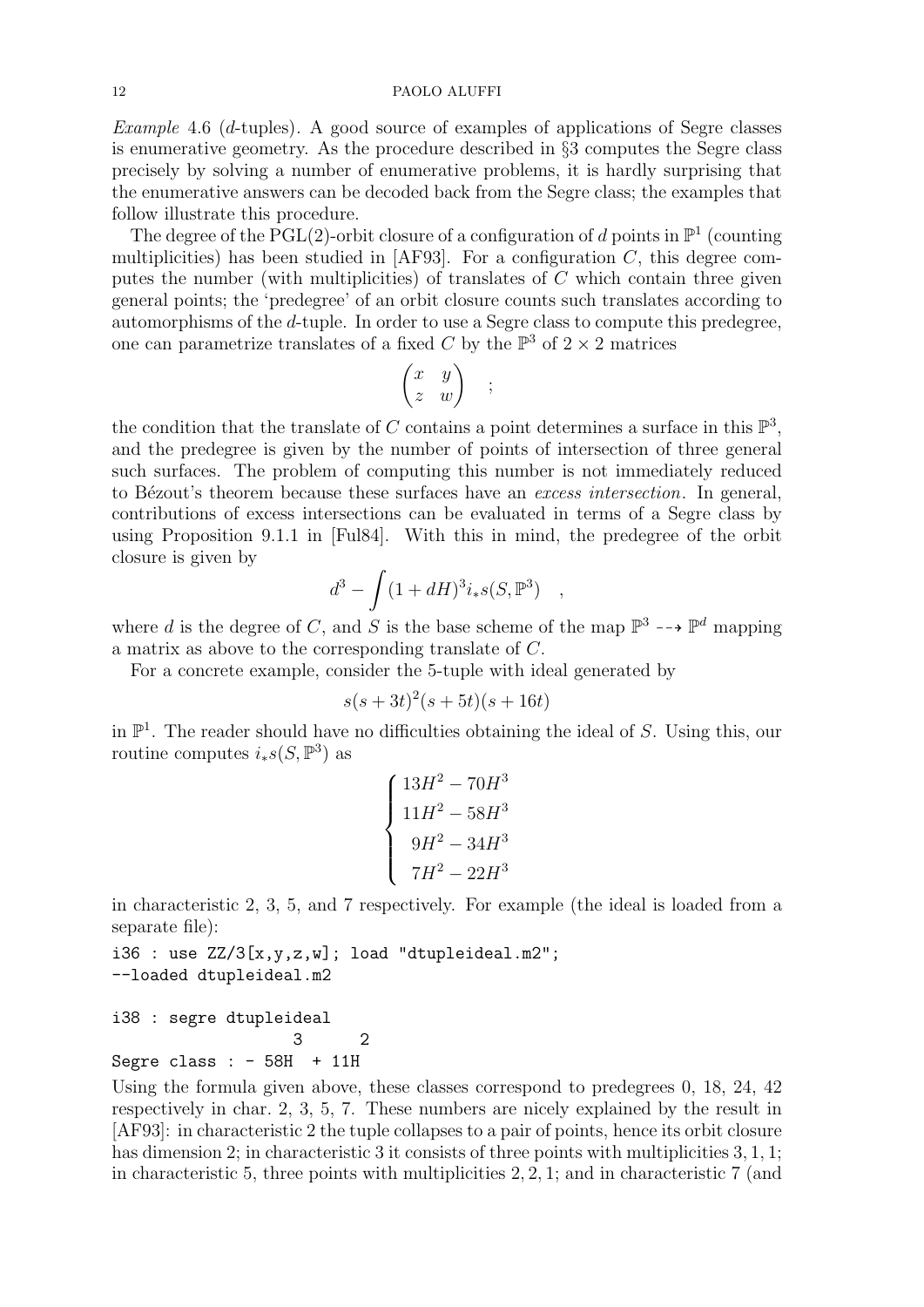most others, including 0) of four points, one of which double. These multiplicities determine the predegree of the orbit closure, by [AF93], Proposition 1.3; applying that result gives the same predegrees as obtained here by brute force.

Example 4.7 (Milnor classes). The function milnor computes both Fulton and Chern-Schwartz-MacPherson classes, giving  $i_*$  of the difference

$$
c_{\rm SM}(S)-c_{\rm F}(S) .
$$

This class (up to a sign, cf. the definition of  $\mathcal{M}(Z)$  in [PP01], p. 64) has been named the *Milnor class* of  $S$ ; to our knowledge, it has not been studied in any depth for schemes other than reduced local complete intersection.

If S is a hypersurface with isolated singularities, then  $i_{\ast}$  of the Milnor class of S is simply (up to sign)  $\mu H^n$ , where  $\mu$  is the sum of the Milnor numbers of the singularities; this is the reason for the choice of terminology.

```
i39 : use ringP2; milnor ideal(y^6+z*x^3*y^2+z^2*x^4)
                    2
Fulton class : - 18H + 6H
Chern-Schwartz-MacPherson class : 6H
                  2
```
Milnor class : 18H

This says that the sum of the Milnor numbers of the curve  $y^6 + x^3y^2z + x^4z^2 = 0$  in  $\mathbb{P}^2$  is 18. It may be checked that this curve has singularities at  $(x:y:z) = (1:0:0)$ and  $(0:0:1)$ , with Milnor numbers respectively 3 and 15, consistently with this information.

More generally, the coefficient of  $H^n$  in the output of milnor for an arbitrary hypersurface of  $\mathbb{P}^n$  computes Adam Parusiński's generalization of the Milnor number, [Par88], whether the singularities are isolated or not.

Our routine compute a notion of Milnor class for arbitrary projective schemes. For example, the following would be the computation of the Milnor class of the union of a line and a plane in  $\mathbb{P}^3$ :

i41 : use ringP3; milnor ideal(x\*y,x\*z) 3 2 Fulton class : 2H + 4H + H 3 2 Chern-Schwartz-MacPherson class : 4H + 4H + H 3 Milnor class : 2H

In fact such computations may be performed in any characteristic; so far as we know, no interpretation of the class is known in positive characteristic.

Recent work of Jörg Schürmann, [Sch02], relates Milnor classes of complex local complete intersection with his generalization of Deligne's functor of vanishing cycles.

### **REFERENCES**

- [AF93] Paolo Aluffi and Carel Faber. Linear orbits of d-tuples of points in  $p^1$ . J. Reine Angew. Math., 445:205–220, 1993.
- [Alu94] Paolo Aluffi. MacPherson's and Fulton's Chern classes of hypersurfaces. Internat. Math. Res. Notices, (11):455–465, 1994.
- [Alu98] Paolo Aluffi. Characteristic classes of discriminants and enumerative geometry. Comm. Algebra, 26(10):3165–3193, 1998.